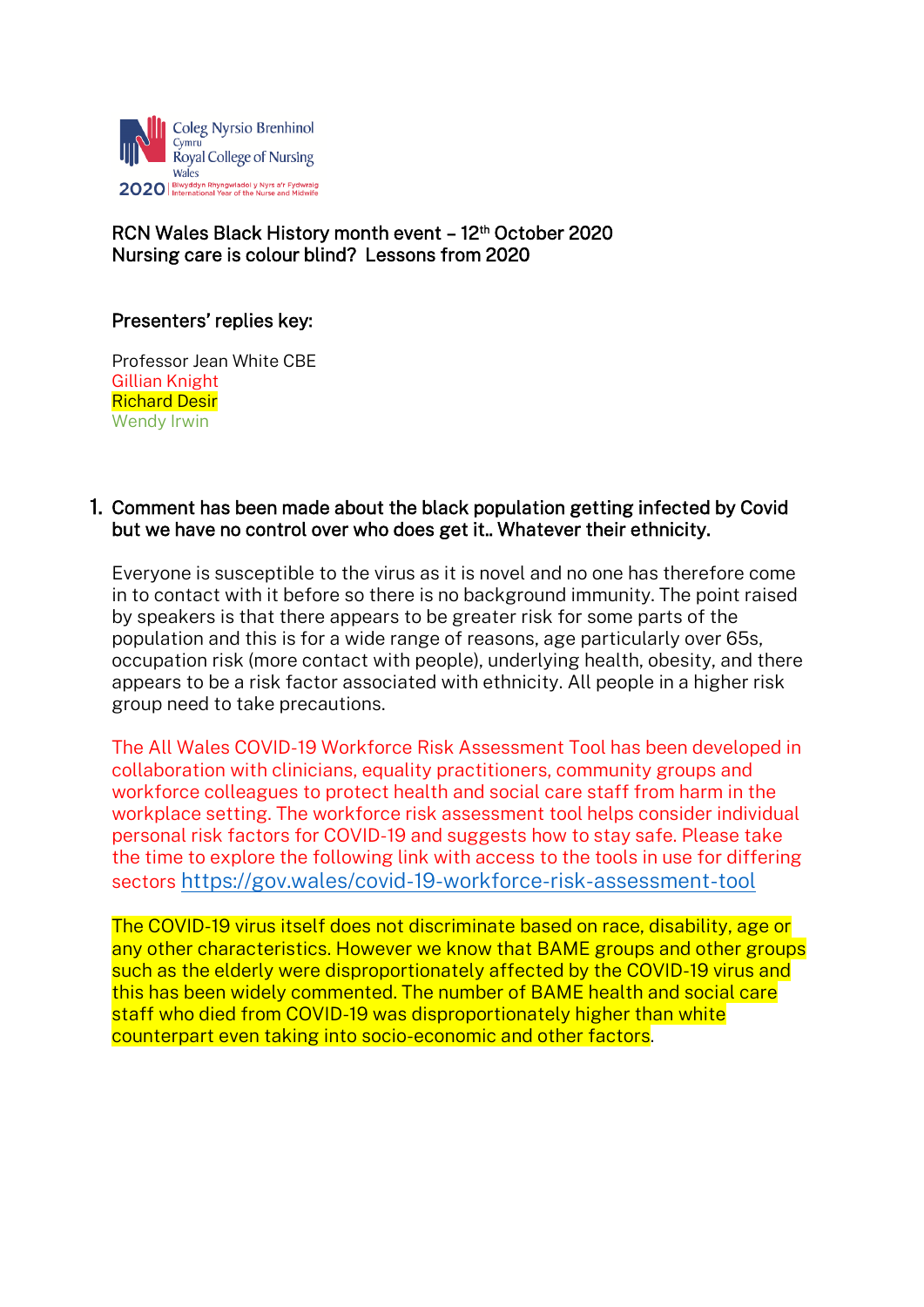## 2. What are you demanding in relation to black and ethnic minorities in Senior Management positions please?

I have not set out any guidance on the number of BAME nurses and midwives I would expect to see in senior position. I have written to the Exec Nurse Directors asking them to provide me with a summary of what they are doing in supporting staff.

We in Wales have worked hard to reduce inequalities wherever they exist and whilst some progress has been made, in certain areas inequality remains a persistent issue on our society. The coronavirus pandemic has thrown these deep-rooted inequalities into the spotlight, in particular those which affect members of the Black, Asian and minority ethnic communities here in Wales.

The BAME COVID-19 Health Advisory Group, and its two sub groups, has undertaken valuable work and recommendations to start to address inequalities. Work to develop a Race Equality Action Plan is underway and will provide the foundation for bringing about systemic and sustainable change for Wales. It will be developed before the end of this Senedd term and will be achieved through extensive engagement and will be co-constructed with Black, Asian, and Minority Ethnic communities, community groups and organisations. Please see Welsh Government response to the Black, Asian and Minority Ethnic (BAME) COVID-19 Socio-economic Sub Group's report and recommendations: [https://gov.wales/covid-19-bame-socio-economic-subgroup-report-welsh](https://gov.wales/covid-19-bame-socio-economic-subgroup-report-welsh-government-response-html#section-50741)[government-response-html#section-50741](https://gov.wales/covid-19-bame-socio-economic-subgroup-report-welsh-government-response-html#section-50741)

Nursing Now Wales/Cymru recommends a number of approaches for organisations to consider. These include leadership development support and opportunities to encourage BAME health and social care workforce into senior positions. These include offering shadowing, secondment opportunities, coaching, mentoring, development programmes, bespoke training (Welsh Government BAME leadership programme).

## 3. Do you feel the NHS in Wales is a meritocracy and if not what are the top 3 actions we could make?

I can't recall where is the presentation this came as this is hard to answer without context. I would want Wales to be a meritocracy with every nurse and midwife supported to reach their full potential along with every citizen but we all know there are inequalities in our society that hold some people back – this is a complex issue.

From a Welsh Government perspective we have work on developing a race equality action plan. Gill and I are members of this working group that will run until December. For me personally I am pushing the Nurse Directors to do more to support their staff. And we have the work stream on promoting diversity as part of the Nursing Now Wales programme.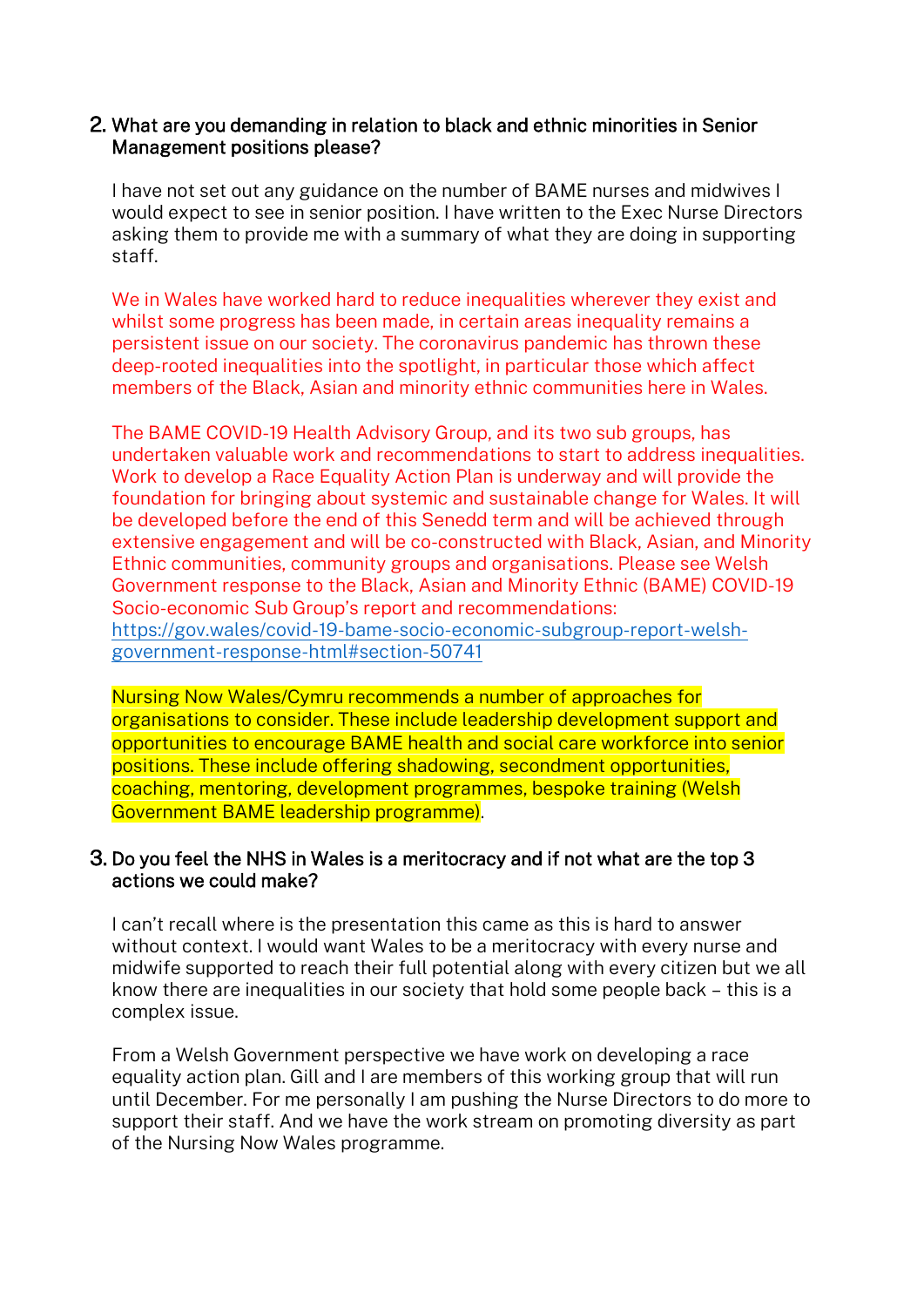## 4. To improve diversity across all roles what do you feel would be appropriate positive actions to implement?

I answered this in part in the session. My positive actions – reverse mentorship, asking exec nurse directors to step into a leadership space and take affirmative action. We are also exploring Welsh Government options to fund clinical leadership programmes next year and I will, if this is agreed, ensure there are places for BAME nurses and midwives.

Could consider each role appointment based on the value individuals can add to the team, rather than simply in a specific role. It is not always only about employing the best person for a role, rather also the best person for the team as a whole. If you have gaps in diversity, then ensure this is considered.

Nursing Now Wales/Cymru has put forward a number of recommendations to improve diversity across roles in nursing and midwifery. These include a campaign to proactively market health and social care careers for those from BAME background who are underrepresented in certain groups like nursing and midwifery. Campaign could have differing approaches targeting young people 13-16 and adults.

Establish a reporting mechanism for workplace equity/diversity using a workforce race equality standard tool similar to NHS England, and use this data to develop a strategy to address inequalities and monitor diversity within the workforce with regular review and reporting to the NHS Boards.

### 5. Question from privilege café: Please we be mindful of the language we use as people are not 'BAME' people have a right to self-identify. also what happens after the 6 month 'project' for the helpline .. these issues will not go away after 6 months. How many have been white?

The politics that surround the use of terms such as BAME, POC and BME are both complex and dynamic. The term, Black, Asian and Minority Ethnic (BAME) is currently widely-used a shorthand to refer to communities from a vast range of traditions, cultures, heritage and other socio-economic circumstances. It should be used when the context demands that you are speaking about people from Caribbean, African, Asian and mixed backgrounds. This context may also be used to refer to minoritised ethnic groups such as White Irish, Gypsy or Irish Traveller people and communities too.

Whilst these terms may be used to compress diverse groups and tradition for the sake of brevity, we acknowledge that all individuals have the right to determine and share their own self-defined identities too.

It is also important to recognise that where we refer to experiences or issues that impact on clearly-defined groups within this frame; we should be clear and specific about the groups that we are referring to.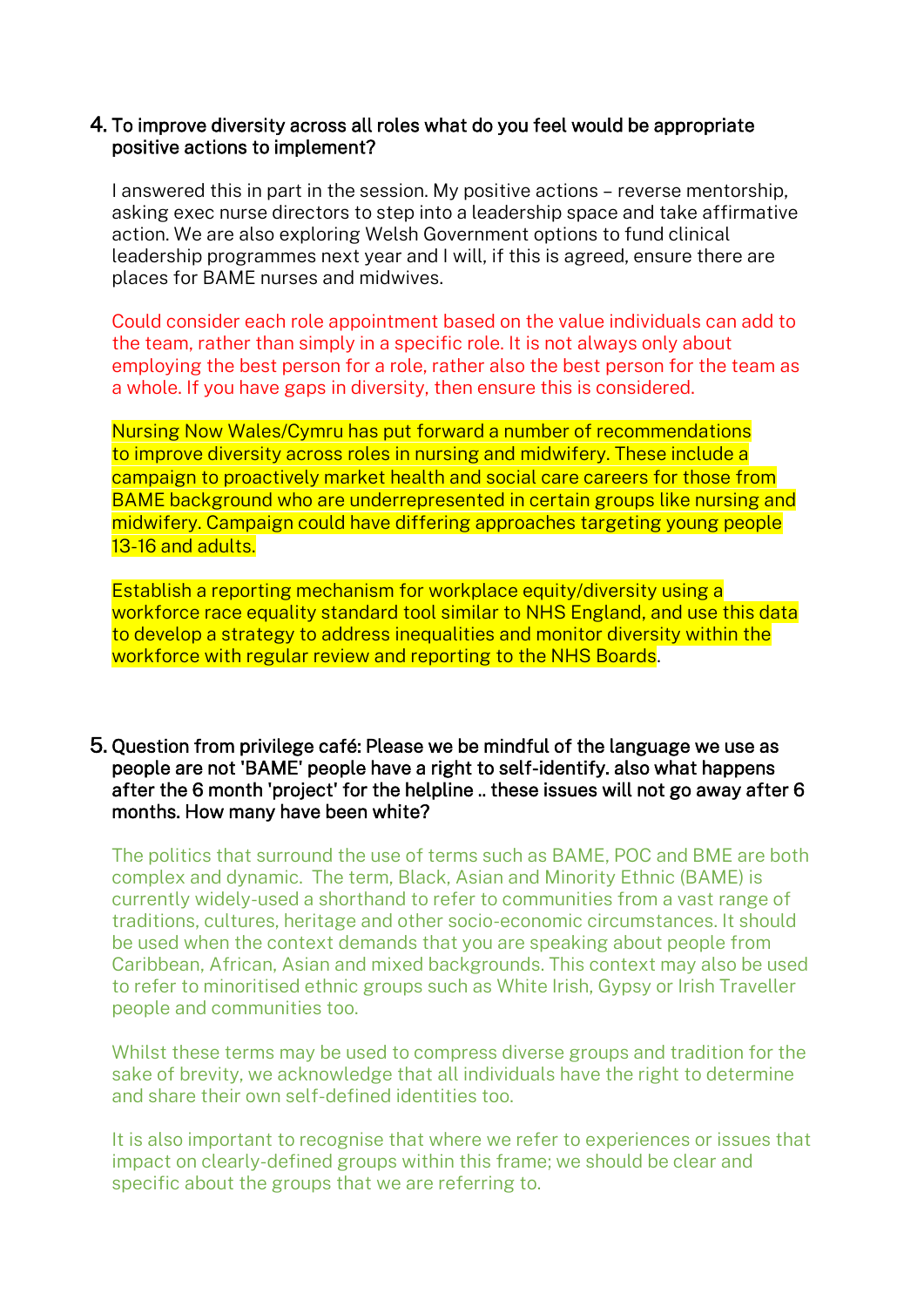# 6. Do people want the label of BAME or do they seek their own self identity

We recognise that the term Black, Asian, Minority Ethnic encompasses a huge array of diversity and it is impossible to say that all of the millions of individuals who might be referred to in this way share a common view on the issue. It is essential therefore that all individuals and groups have the right to determine and articulate their preferences in this arena.

## 7. We have had a PHW focus on ACEs, should we also have a focus on weathering to help break this cycle?

I think the Welsh Gov race Equality Action Plan will help in this respect. It is not for me to determine PHW's work – this may need to be posed to them directly.

### 8. Question from privilege café: we haven't woken up ... we've been awake for a very long time ... were just being heard a little louder after some tragic incidents.be an accomplice not an ally.

I accept the statement as this is from this person's point of view. I don't think I have been hearing individuals' voices in Wales hence the work described above and I think there is more work to be done. I prefer the Kings Fund description of 'allyship' but accept not everyone does.

We remain at a critical inflection point in history as a result of the pandemic and the Black Lives Matters movement. Our collective task must be to amplify the voices and the lived experiences of staff, patients and stakeholders whose life chances and health outcomes have been scarred by the cumulative impact of structural, institutional and interpersonal racism. This must be met with intelligent and committed action to create coherent and intelligent solutions by focusing on some critical areas such as leadership, accountability, narrative and voice.

Anti-racist activity across organisations that is clearly structured, funded and woven through operational and strategic activity remains central. The lived experience of many of our BAME people should be enough evidence to highlight that the health and care system is institutionally racist. They face discrimination at work, and we know that clinical outcomes for BAME patients fall below those of many others.  

The challenge for many organisations now is to move to a position of being antiracist practice. This can be plotted across five key areas of activity:

Leadership: Services need to develop clear competency frameworks that are sophisticated enough to support and sustain the development of compassionate and inclusive workplace cultures, systems and processes. These should support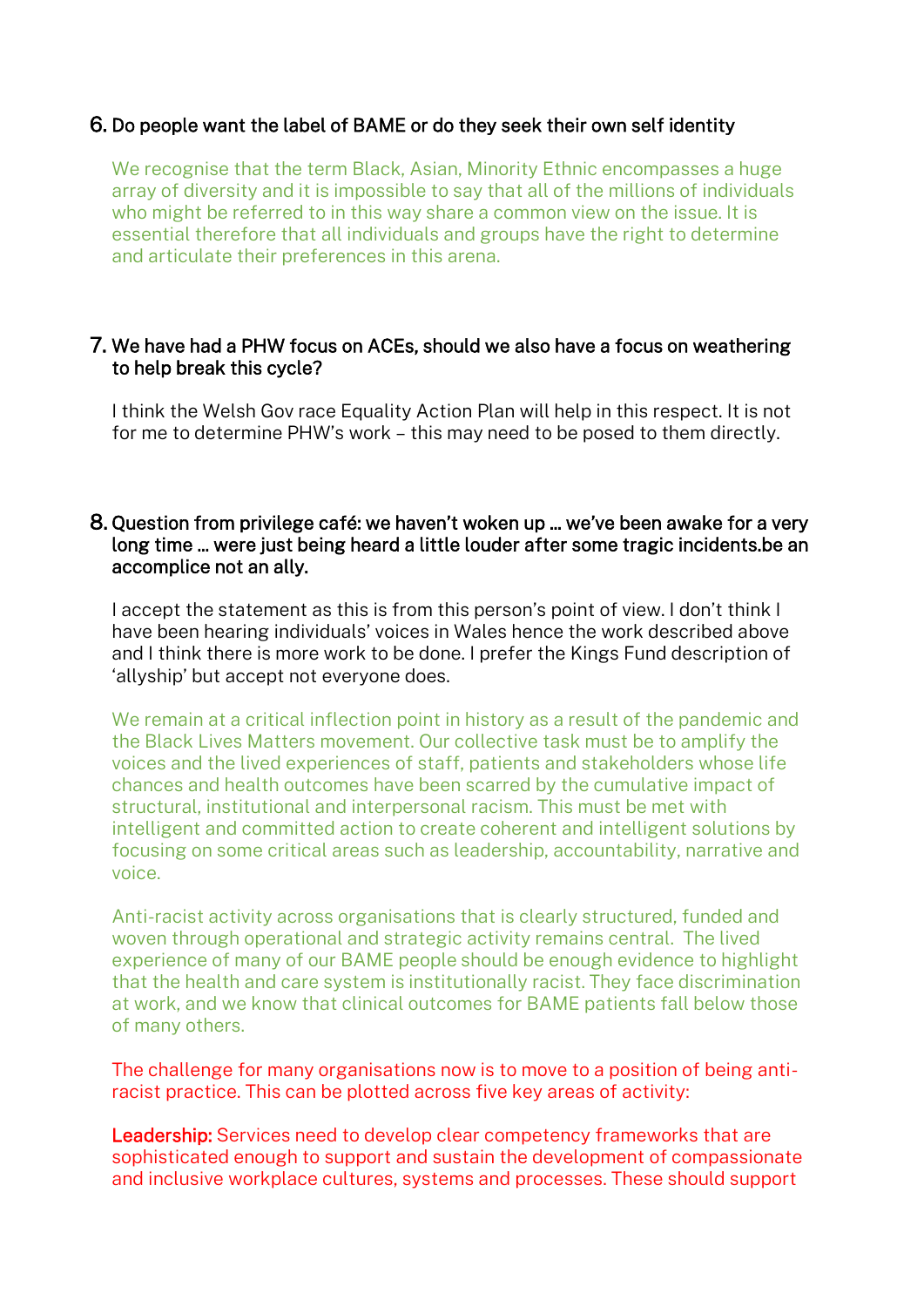psychological safety and equip leaders and managers at every level to design workplace processes and interactions that are characterised by dignity and equity.

Narrative: NHS organisations should focus on ensuring that both the internal and external communications provides a clear focus on rationale for this work both in terms of the importance of the well-being of staff and in delivering better patient outcomes and tackling health inequalities.

Voice: Employers must be able to listen and respond intelligently to the wide range of experiences of the full diversity of service users and staff.

Metrics: Many organisations have a large number of KPIs that focus on process – few if any of those focus on inclusion (defined as the ability of individuals to feel valued and supported to deliver their best work over the longest period of time).

Accountability: Making sure that should an organisation fail to deliver on its antiracist commitments, ways to address and fix this are in place. This should be part of the focus of established regulatory and inspectorate processes.

Black; Asian and minority staff in health and social care settings across the UK have reported the feeling of 'going unseen' and 'unheard'. This has been captured in various surveys/studies. There is a need to push forward on this agenda and our collective work commenced before the pandemic and black lives matters campaign but we recognise that the events of 2020 have raised greater awareness of BAME inequalities in health

### 9. Richard as a very senior nurse, what has helped you the most, achieve what you have in your career in NHS Wales? Can we learn from this?

There are a number of factors and not one single thing. Getting to where I am in my life and career did not happen overnight. I was not an overnight sensation, it has taken hard work, patience and a lot of people pushing me to take the bold step. I was a follower longer than I have been a leader. But having the love of my mother and wife to encourage me cannot be underestimated. I am also a great reflector and that has helped shaped me. Being able to look back is important to me when planning to look forward. I had the great privilege to work with my mother who was a carer for clients with learning disabilities who shared some of her 'ups and downs' she faced when she arrived in the UK in the mid 1950's and until she finished working in 2015. She shared stories of her past and some of it resonates with me. That 'Windrush' generation allowed for individuals like me to flourish and I wish to do the same for my children and the wider community.

I guess it's a sense of purpose; it is about your values. I am also pragmatic and understand that change and significant change doesn't happen instantly. I do know that I have made most of my success in my career as a leader when I collaborate with others and learn to listen and form relationships.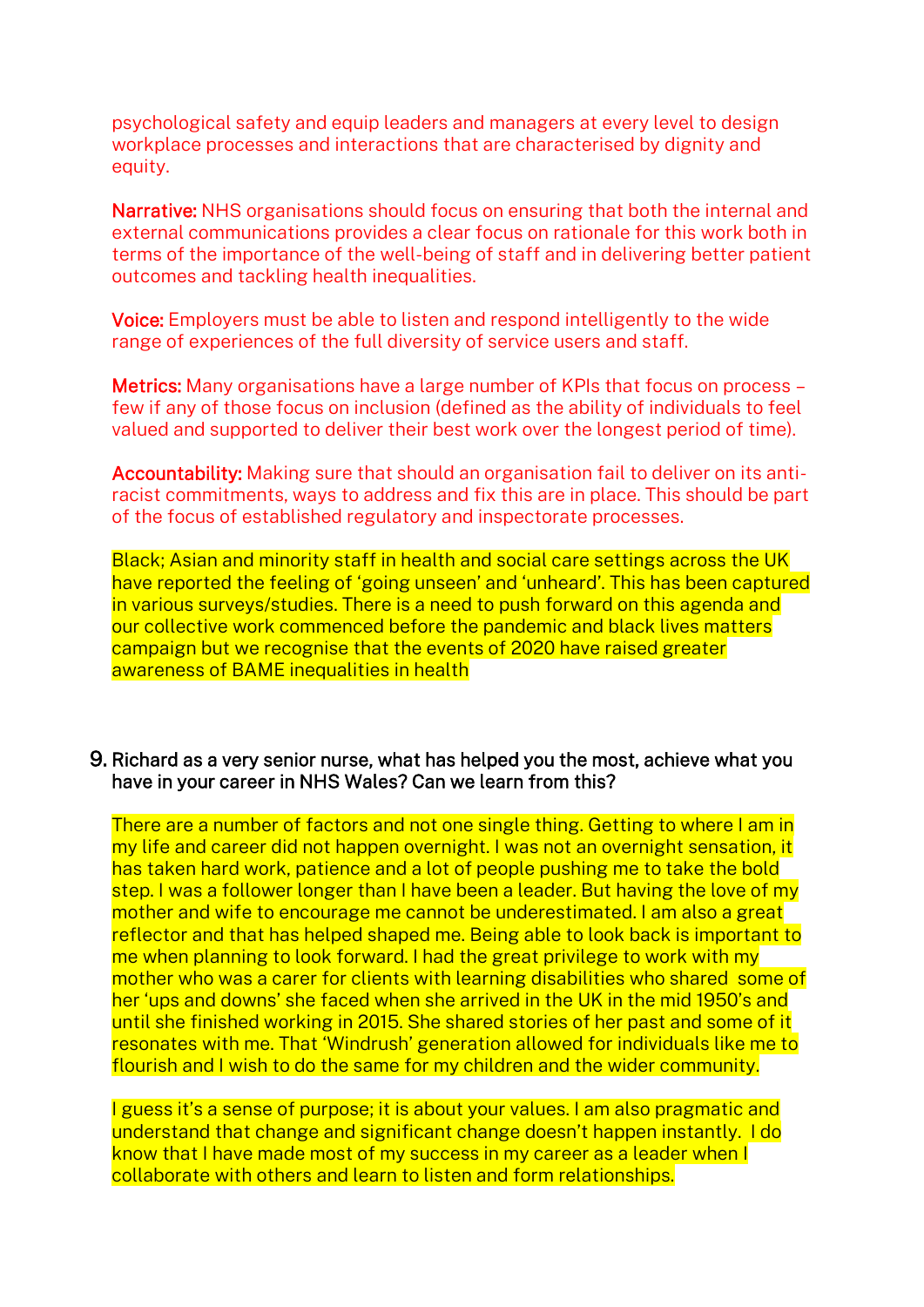## 10. Are all staff aware of the process of which they can challenge any racism and the support they can access to do so ?

They should do as there are HR policies in organisations.

Organisations need to actively support the building in of these conversations about identifying and challenging racism at every level of their organisation and support teams to work inclusively across inclusive systems. Building the inclusion literacy of all remains central to this work. The language of social justice is integral to shaping different conversations and outcomes about race and racism.

11.Fantastic presentations about making the nursing profession more diverse and BAME nurses taking on leadership roles. But my question is about the patient perspective. Why is it that Nursing Care is considered to be colour-blind? Nursing is a holistic profession. I am a black middle-aged woman who has experienced fantastic care both privately and in the national health service in Wales. All patients should not treated the 'same'. Frankly I find any type of blindness when it comes to important information about a patient – be it gender, religion, sexual orientation, age, colour, culture – offensive. The fact that my nurses looked at every aspect of my person meant that got I more- not less. Nurses are advocates for patients and an advocate needs to see the whole of that individual including their colour.

I have sympathy with her views, every person is a unique individual and should be cared for in a way that recognises their uniqueness.

I came up with the title for the webinar and the outline brief ……… 'nursing care is colour blind' the title was based on the keynote speech by Margret Heffernan and her book Wilful Blindness, which was my highlight of Academi Wales summer school 2019 .

It's a term used in law *(Regina v Sleep)* when we willfully shut our eyes to the facts. Facts such as Saville, Winterbourne, Mid Staff's and Hillsborough are examples when we close our eyes to the facts. These horrific failures stem from not what is hidden or secret but what stands in front of us and what we refuse to consider. I believe that we have conveniently turned a blind eye to the issues of BAME health and socio-economic inequalities and BAME under representation in senior nursing positions. The facts are in front of us. We have to accept for what it is, whether we wish to describe it as unconscious bias or subconscious bias or structural racism, it does exist.